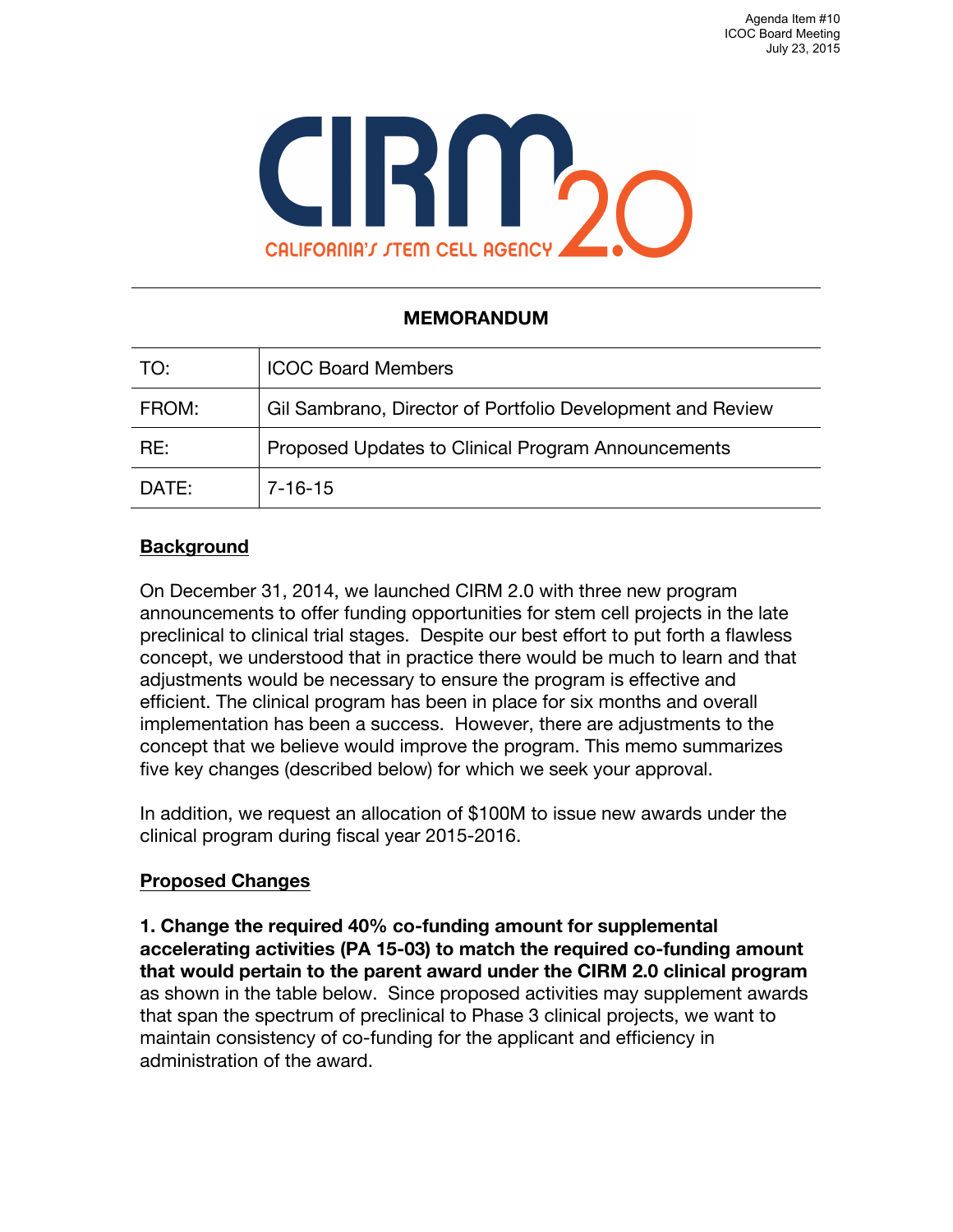| <b>Applicant Type</b> | <b>Preclinical</b> | <b>Phase 1</b> | Phase 2 | Phase 3 |
|-----------------------|--------------------|----------------|---------|---------|
| Non-profit            | None               | None           | 40%     | 50%     |
| <b>For-profit</b>     | 20%                | 30%            | 40%     | 50%     |

**Minimum Percentage of the Total Allowable Project Costs the Applicant Must Provide**

**2. Require that supplemental accelerating activities proposed in an application under PA 15-03 be directly related to a single project objective.** To allow reviewers to appropriately assess the merit of an application, the applicant must focus the proposal on a single objective. This objective may include multiple sub activities that are related and necessary to achieve the proposed objective. For example, a proposal to escalate the dose of a therapeutic in a trial might involve manufacturing activities to produce additional material and clinical trial activities to administer the new dose. Activities unrelated to the dose escalation objective would not be allowable within the same application.

## **3. Include Investigational Device Exemptions (IDE) as an allowable**

**regulatory approval for a proposed clinical trial.** Clinical trials testing a device, rather than a drug or biologic, undergo regulatory approval via an IDE path rather than an Investigational New Drug (IND) path. At the onset we considered an IDE to be equivalent to an IND but this was not explicitly stated in the program announcements. We want to state this explicitly to allow proposals following an IDE path to be eligible to apply.

**4. Increase the percent effort requirement for project managers to at least 75%.** Currently, the CIRM 2.0 clinical programs require that applicants appoint a project manager to the proposed project for at least 50% effort. Due to the complexity and demand of late stage preclinical and clinical trial projects, it is not reasonable that a single individual could manage more than one such project at a time and experience shows that project managers typically devote full time to a project at this stage. To allow flexibility in the appointment of a project manager, we propose that the required effort be at least 75%.

**5. Eliminate the indirect cost allowance for for-profit institutions.** Unlike universities and nonprofit research institutions, which rely upon indirect costs to fund their administrative overhead costs, companies fund their administration out of their corporate funds. In addition, some companies decline to accept funding to cover their indirect costs, even when it is available. Therefore, funding for indirect costs does not appear to be necessary to encourage companies to apply for CIRM funding. Therefore, consistent with CIRM's desire